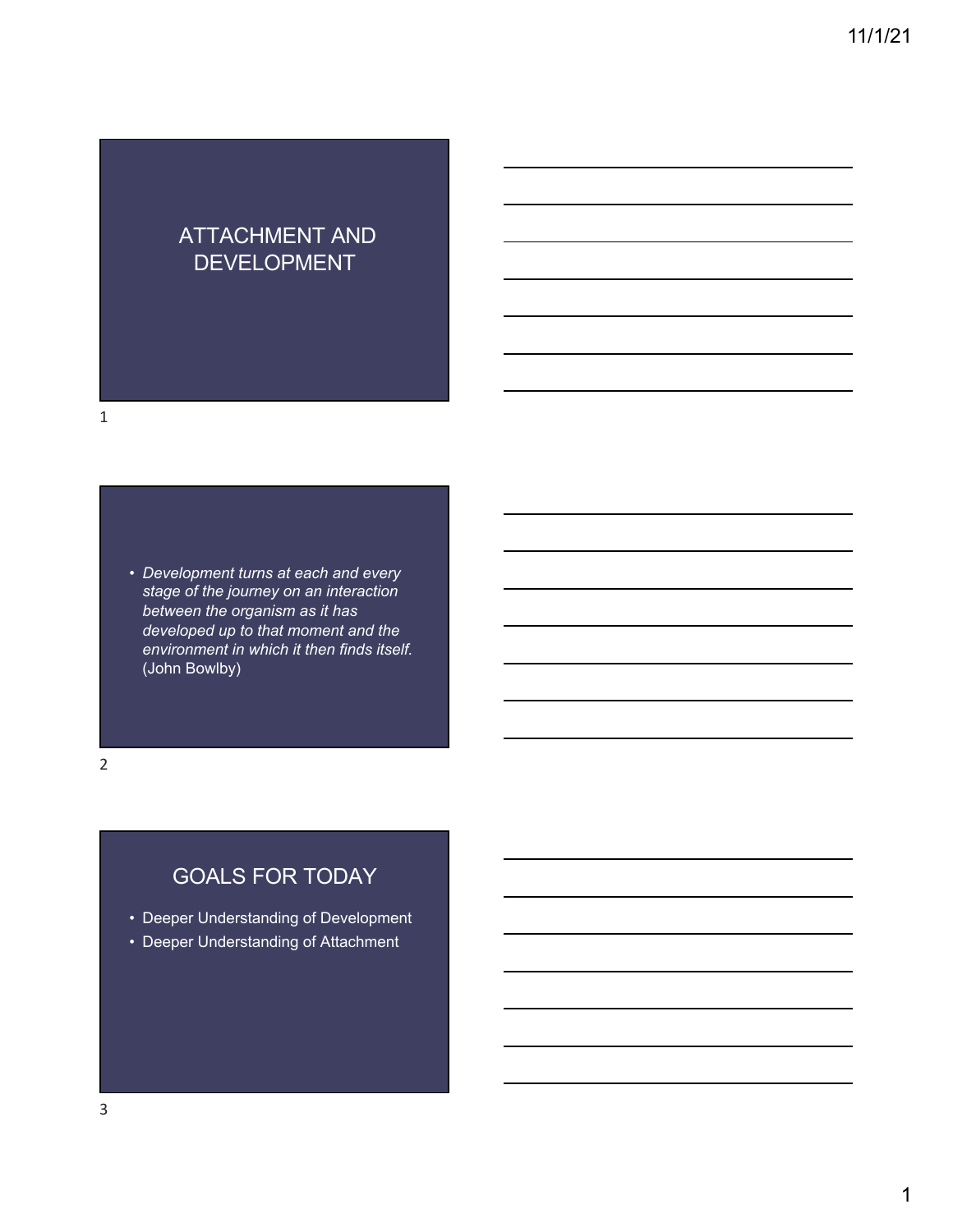# THREE CHILDREN

- MYRA
- TONY
- BONITA

4

# THE NATURE OF **DEVELOPMENT**

5

# THREE DETERMINANTS OF DEVELOPMENT

■Genes

§Environment (Current and past Circumstances) ■Past Development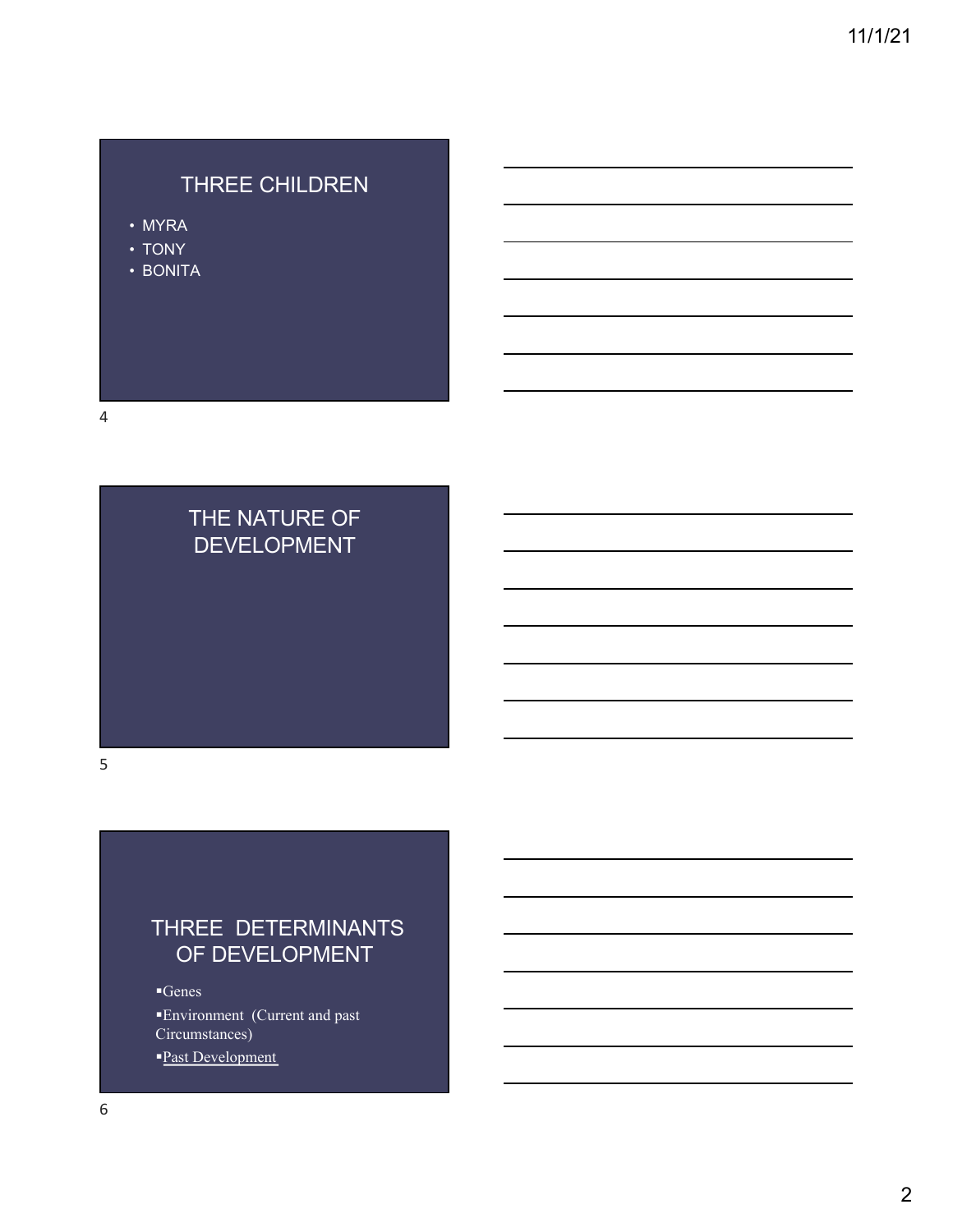



7



8

# THREE CHARACTERISTICS OF DEVELOPMENT

- Orderly
- Cumulative
- Directed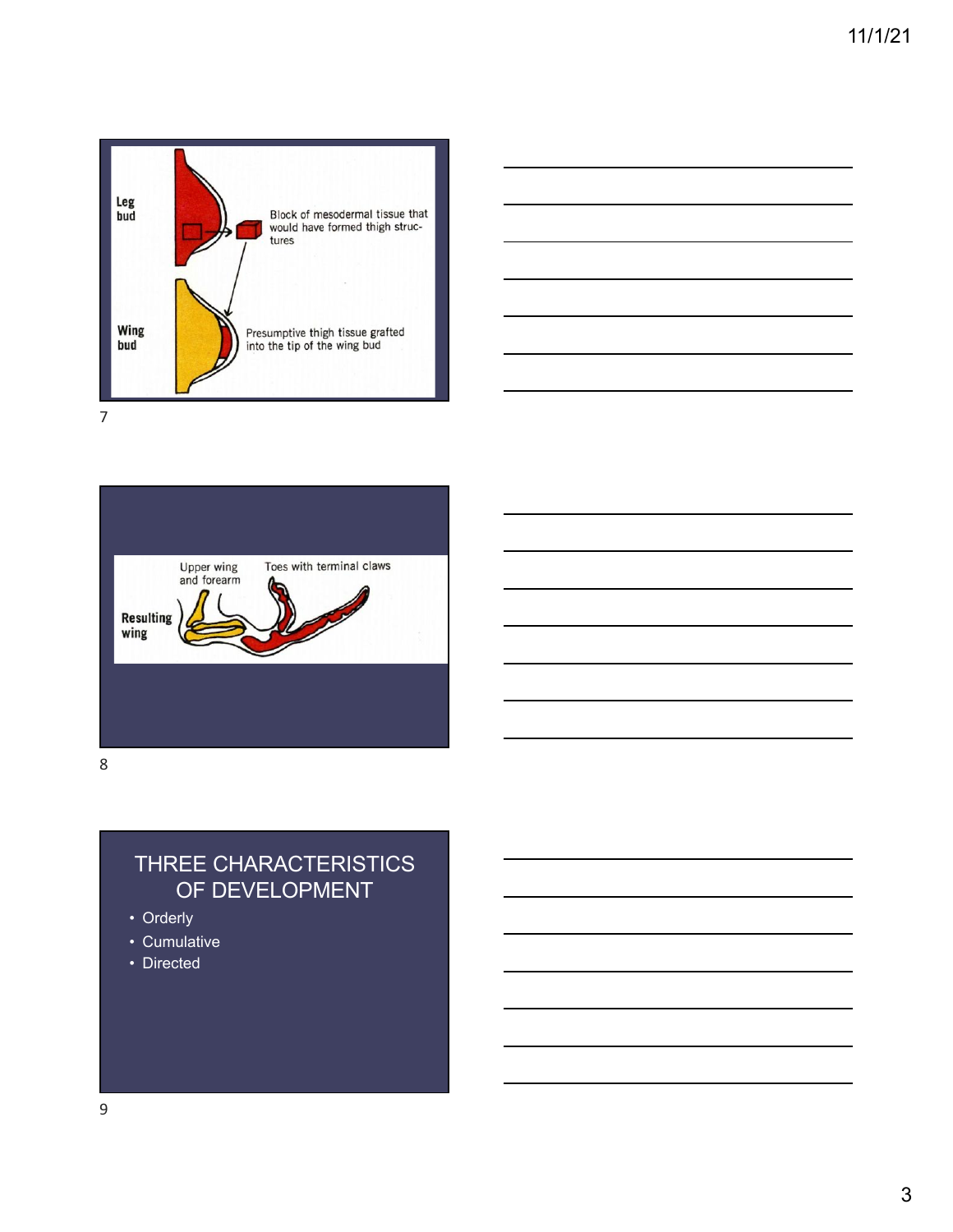# EXAMPLE: THE BRAIN

- Over-production of Neurons
- Pruning and sculpting
- Inter-connecting into complex systems
- All in response to experience

10

# A CUMULATIVE PROCESS

• In short, development …builds upon itself, often creating as it goes the tools necessary for each successive step in the developmental process (Stiles, 2008, pp 380-381)."

11

# HOW DEVELOPMENT WORKS

Emerging child and experience The Toddler Mackenzie & McDonough study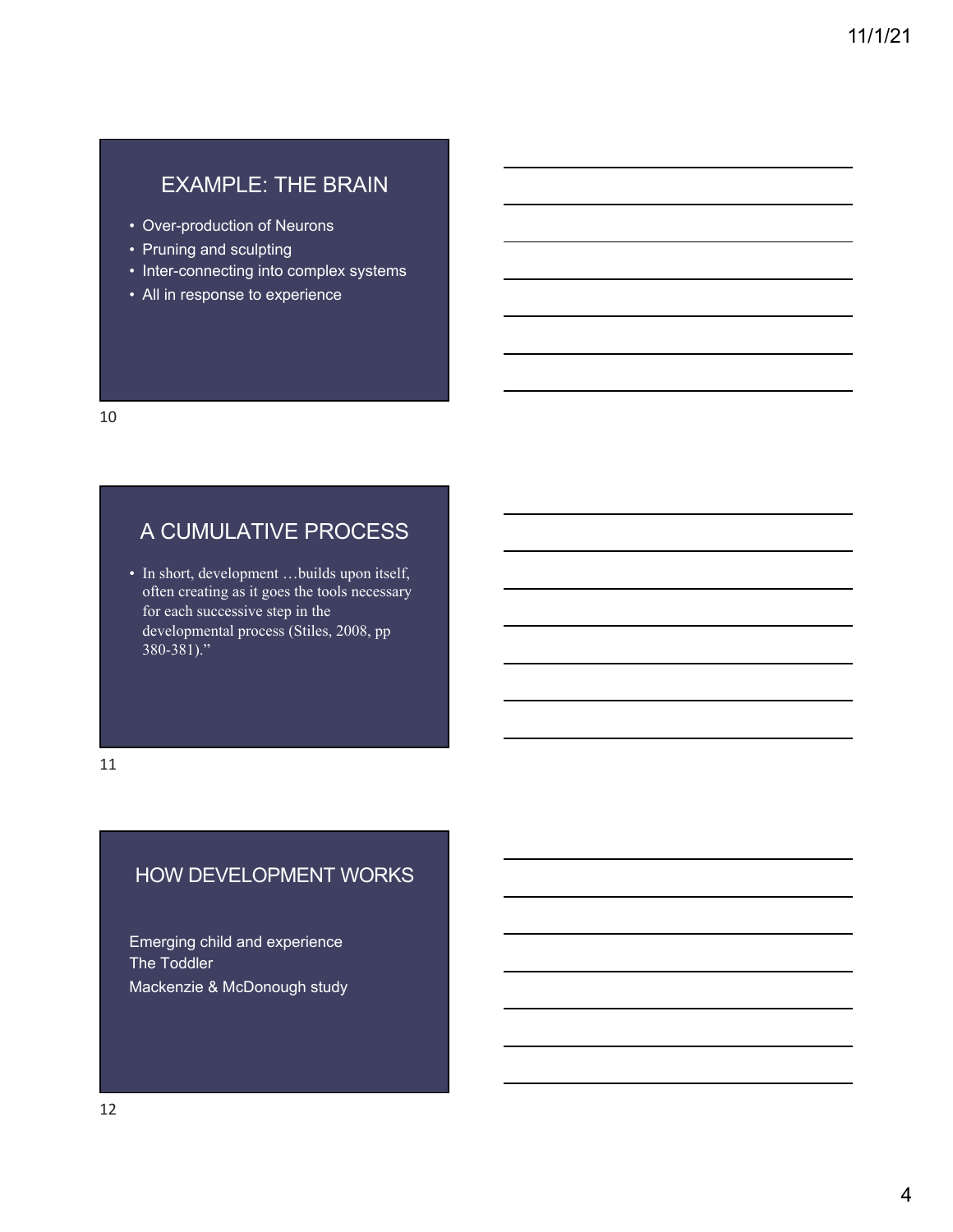# M & M measures

- Fussiness at 7 and 15 months
- Behavior problems at 24 months
- Parent reaction to fussiness

13

# M & M Key Results

- Parent reaction at 7 months predicts infant fussiness at 15 months
- Parent representation of relationships

14

# THE NATURE OF ATTACHMENT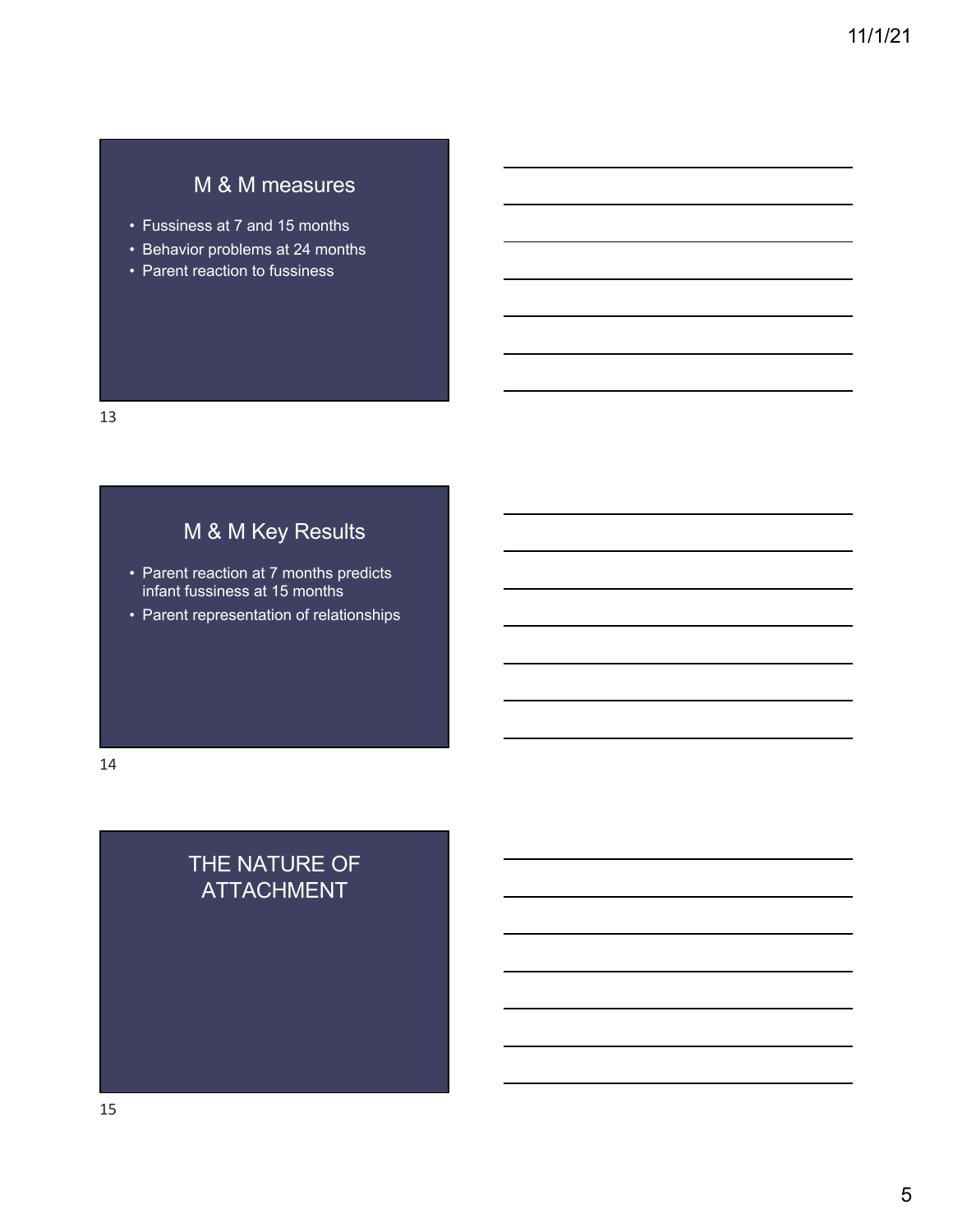# A Revolution in Psychology

- Move to the level of relationships
- Move to the level of organization
- Stability in the organization (Waters)
- From relationships to self

16

# ATTACHMENT AS A RELATIONSHIP CONCEPT

- Not a Measure of the Infant
- Effectiveness of the relationship
- The Degree of Confidence the Infant Has in the Particular Caregiver
- Distinct from Temperament

17

# ATTACHMENT AS A RELATIONSHIP

- Forms over time
- Built upon a history of interaction
- Consolidated in the second half year
- Continues to develop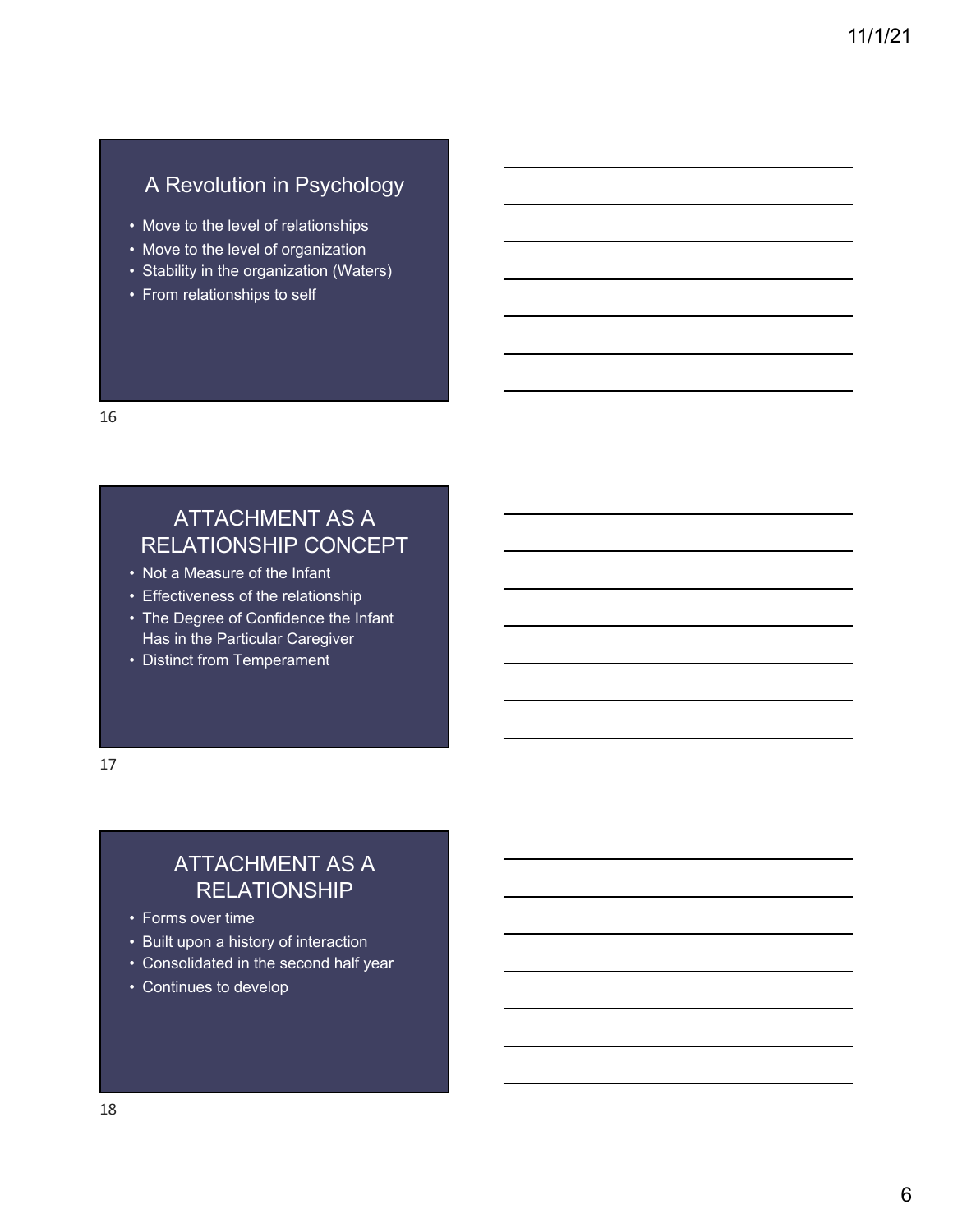# Evolutionary Basis of **Attachment**

- Uniqueness of our species
- Problem attachment solves

19

# SUMMARY POINTS

- Relationship Between Infant and Caregiver
- All Infants Become Attached ("built into our biology")
- Cannot be "too attached"
- Differences in Attachment Quality
- Based in Patterning of Care
- Revealed by the Organization of Behavior

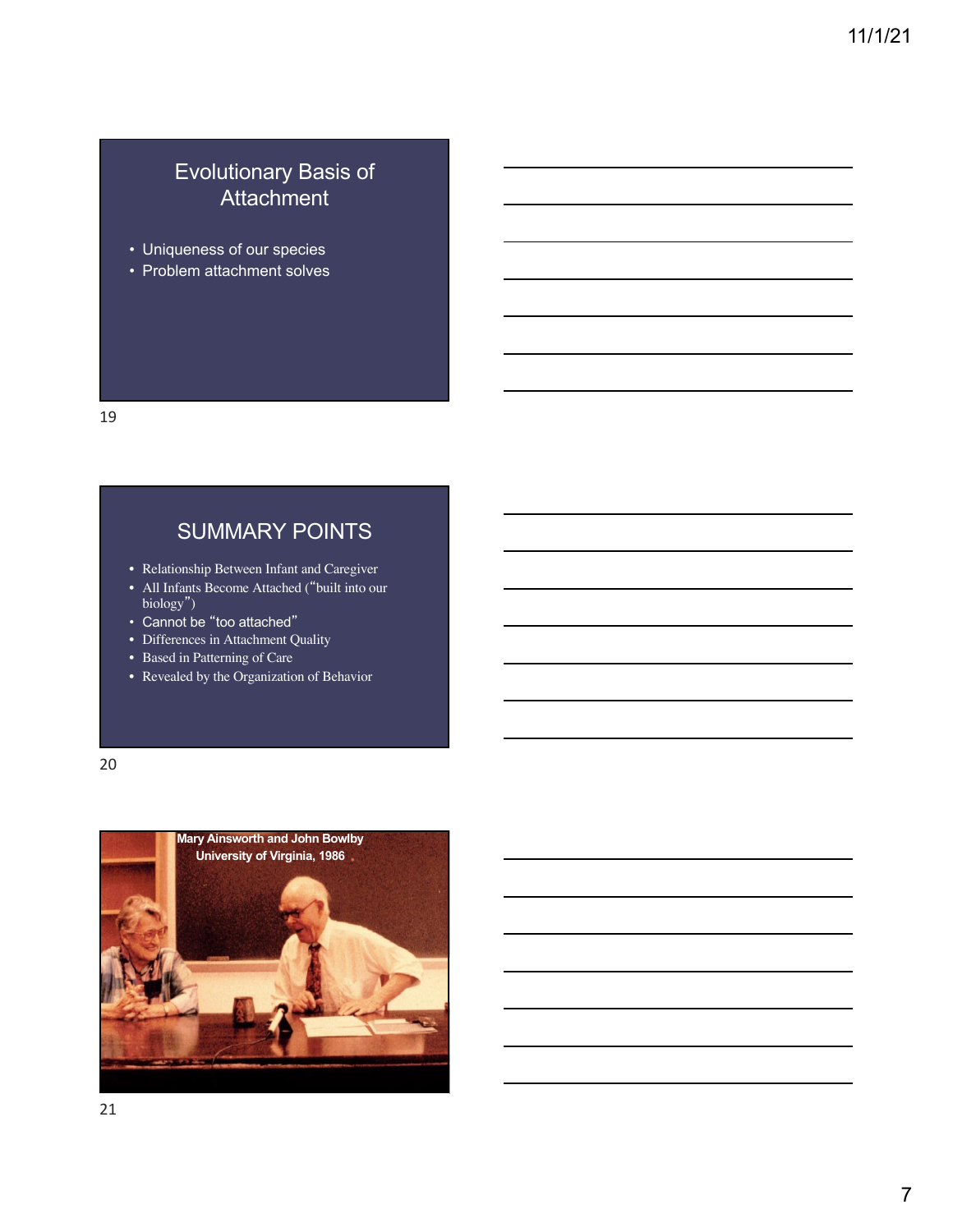# BOWLBY'S TWO **HYPOTHESES**

- QUALITY OF ATTACHMENT DEPENDS ON EARLIER QUALITY OF CARE
- INFANT ATTACHMENT IS THE FOUNDATION FOR PERSONALITY DEVELOPMENT (dyadic organization is the foundation for selforganization)

22

# THE MINNESOTA STUDY OF RISK AND ADAPTATION

- 180 children born into poverty
- Assessments beginning before birth
- Detailed age-by-age assessments
- Comprehensive measures across domains
- Measures of context
- Emphasis on early relationships

23

# SECURE AND ANXIOUS ATTACHMENT

- Secure Attachment
	- Confident in caregiver's responsiveness
	- A certain haven of safety
	- Reliable source of reassurance
- Anxious Attachment
	- Doubt or uncertainty about responsiveness
	- Safety not assured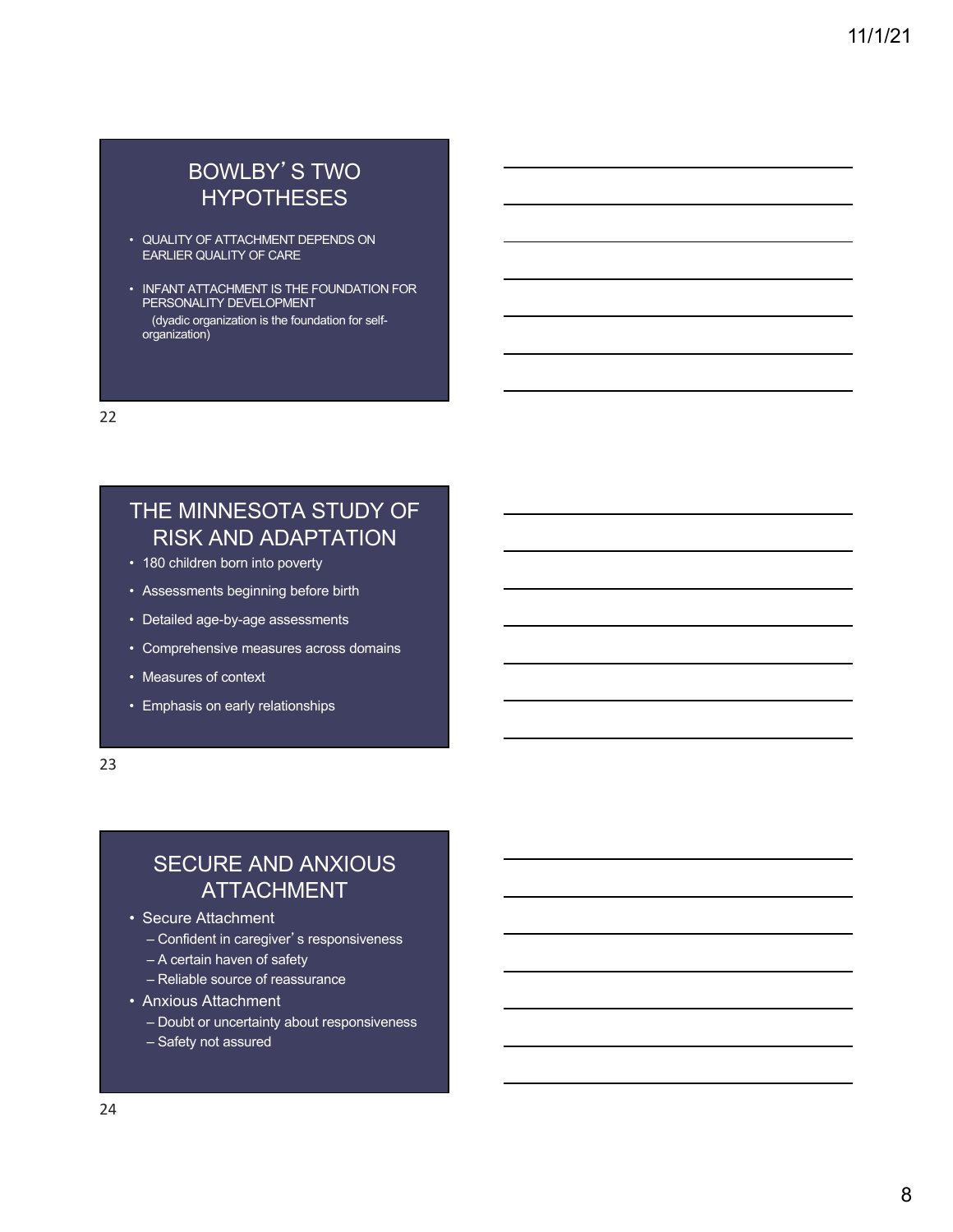# ORIGINS OF SECURITY

- Caregiver Attunement
- Sensitivity and Responsiveness
- Infant confident because the caregiver has been reliable

25

# AINSWORTH'S STRANGE SITUATION PROCEDURE

- Incremental stress
- Novel room, quiet stranger
- Stranger approaches, plays
- Separation (stranger present)
- Reunion
- Separation (alone)
- Reunion

26

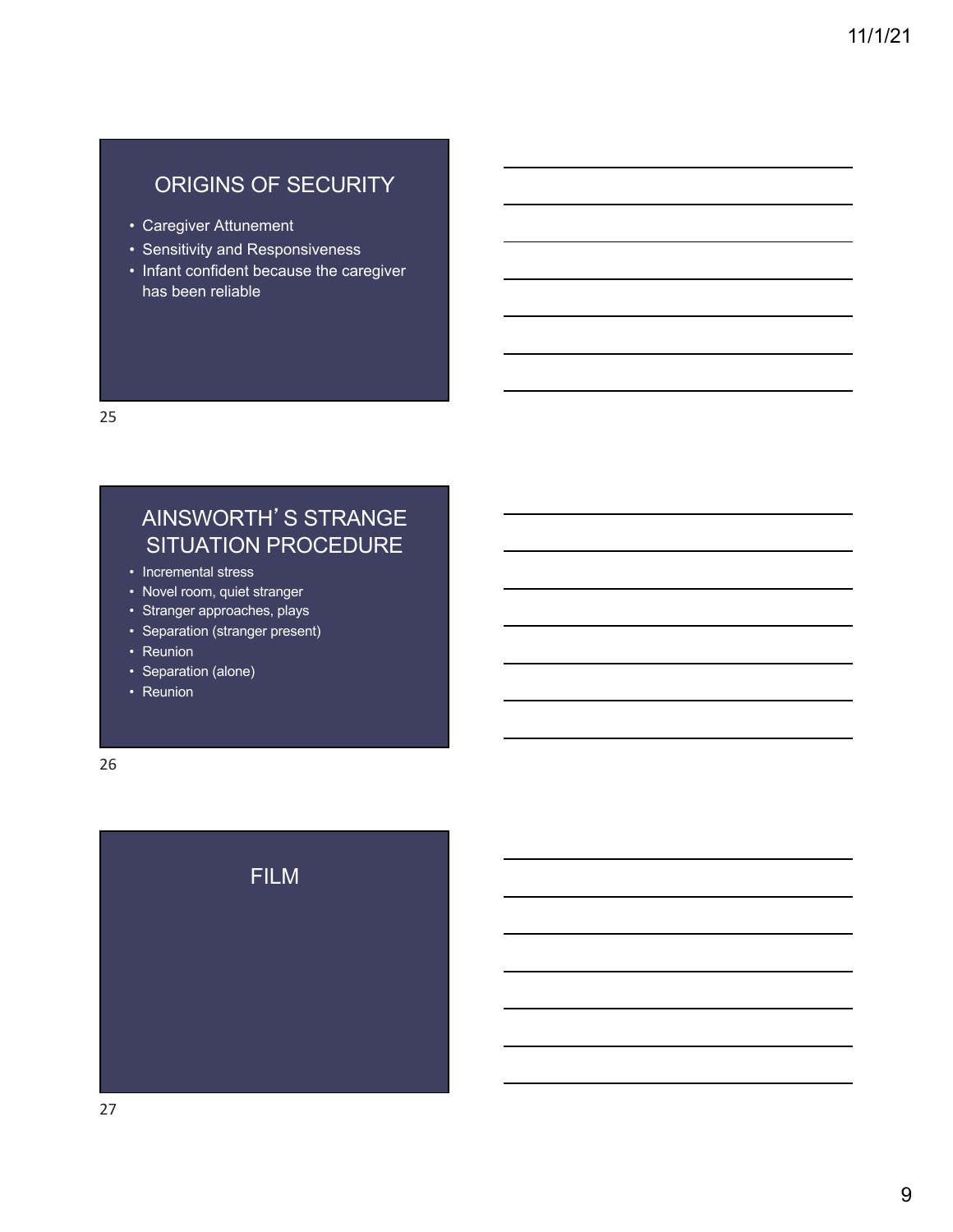# SECURE ATTACHMENT

- Effective use of caregiver as a secure base
- Clear preference for caregiver when distressed
- Active initiation of contact or interaction following a brief separation
- Ease of being comforted

28

# WHAT IS OBSERVED

- Shifting balance of attachment and exploratory behaviors
- Increasing use of caregiver as stress increases
- Effectiveness of contact/interaction

29

# RESISTANT ATTACHMENT

(inconsistent/chaotic care)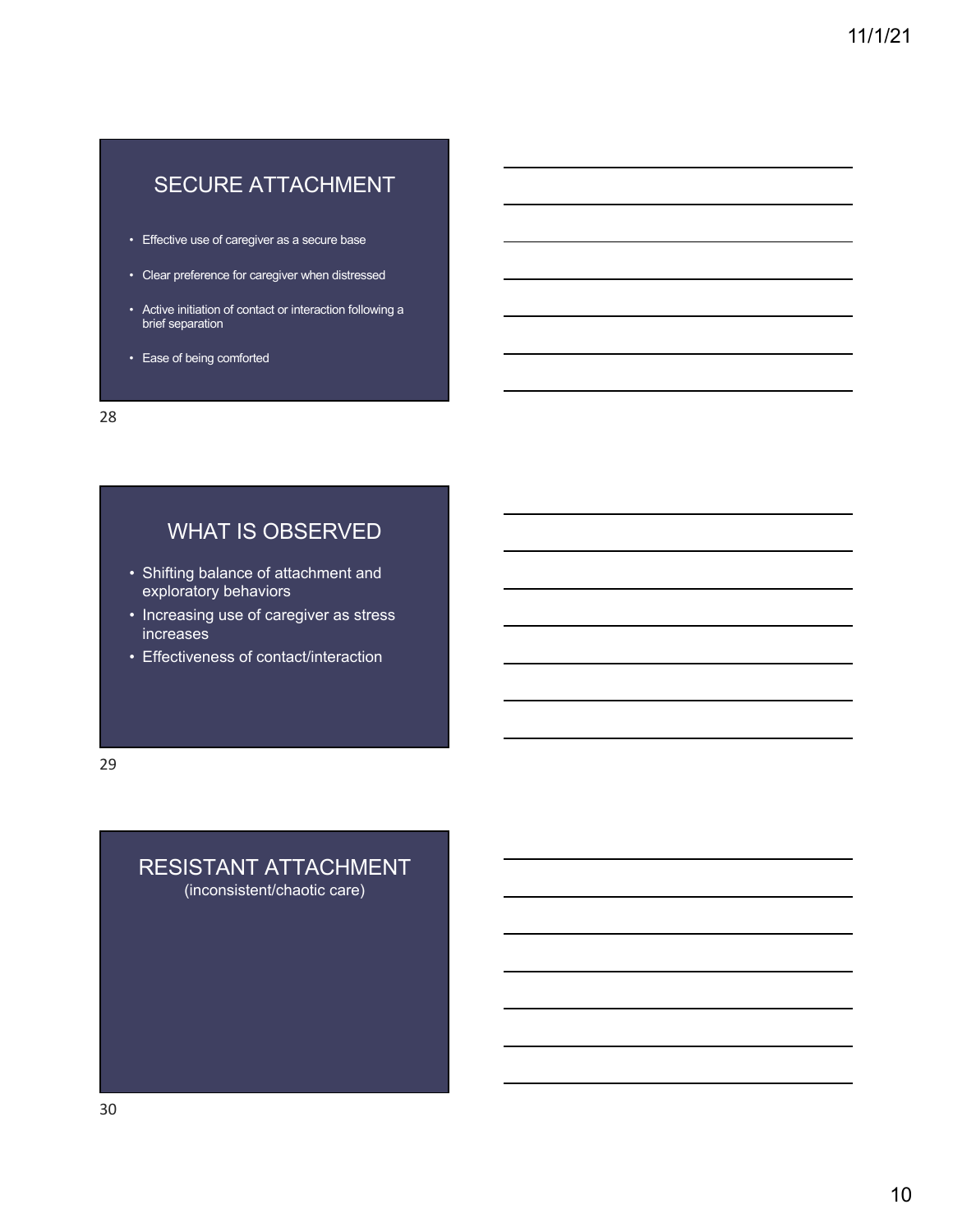- Poverty of exploration (preoccupied)
- Wariness even in caregiver's presence; difficulty separating
- Difficulty being settled by the caregiver; often visible anger and ambivalence
- MAXIMIZING THE EXPRESSION OF ATTACHMENT BEHAVIOR

31



- Little obvious preference for the caregiver when stressed
- Little emotional sharing
- Active avoidance following brief separations
- MINIMIZING THE EXPRESSION OF ATTACHMENT BEHAVIOR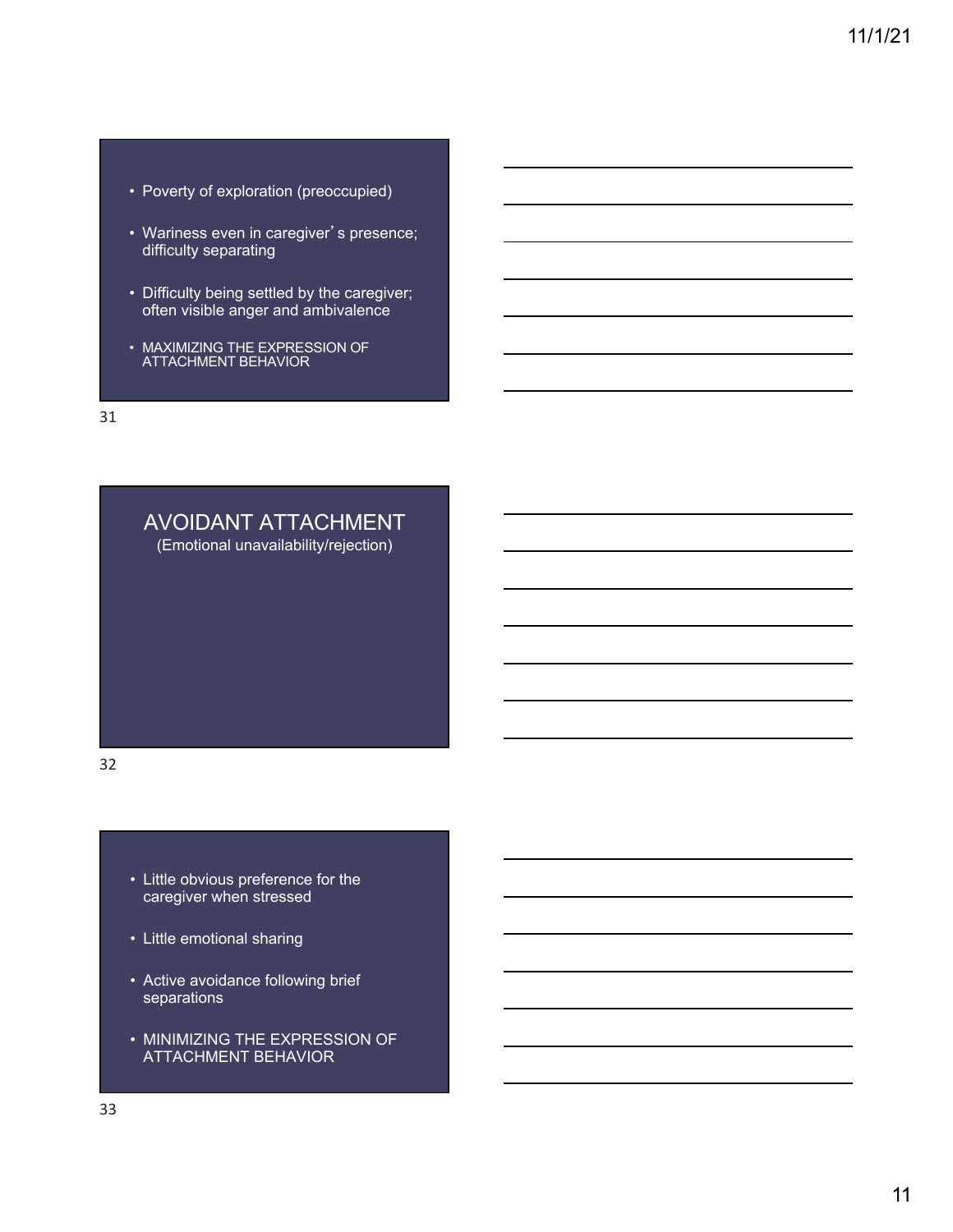# DISORGANIZED ATTACHMENT

(Frightening/unfathomable parent)

- Caregiver as a source of threat
- Irresolvable paradox
- Disorientation and incoherence
- Apprehension or confusion
- Behavior only makes sense when assume infant is frightened of parent

34

# THE CONSTRUCTION OF THE SELF

35

# THE CONSTRUCTION OF THE SELF

• The compelling idea underlying attachment theory is that the way infantcaregiver attachments are organized provides the pattern for the emergence and unfolding of the self. The process goes from caregiver orchestration, to dyadic regulation, to self-regulation or dysregulation.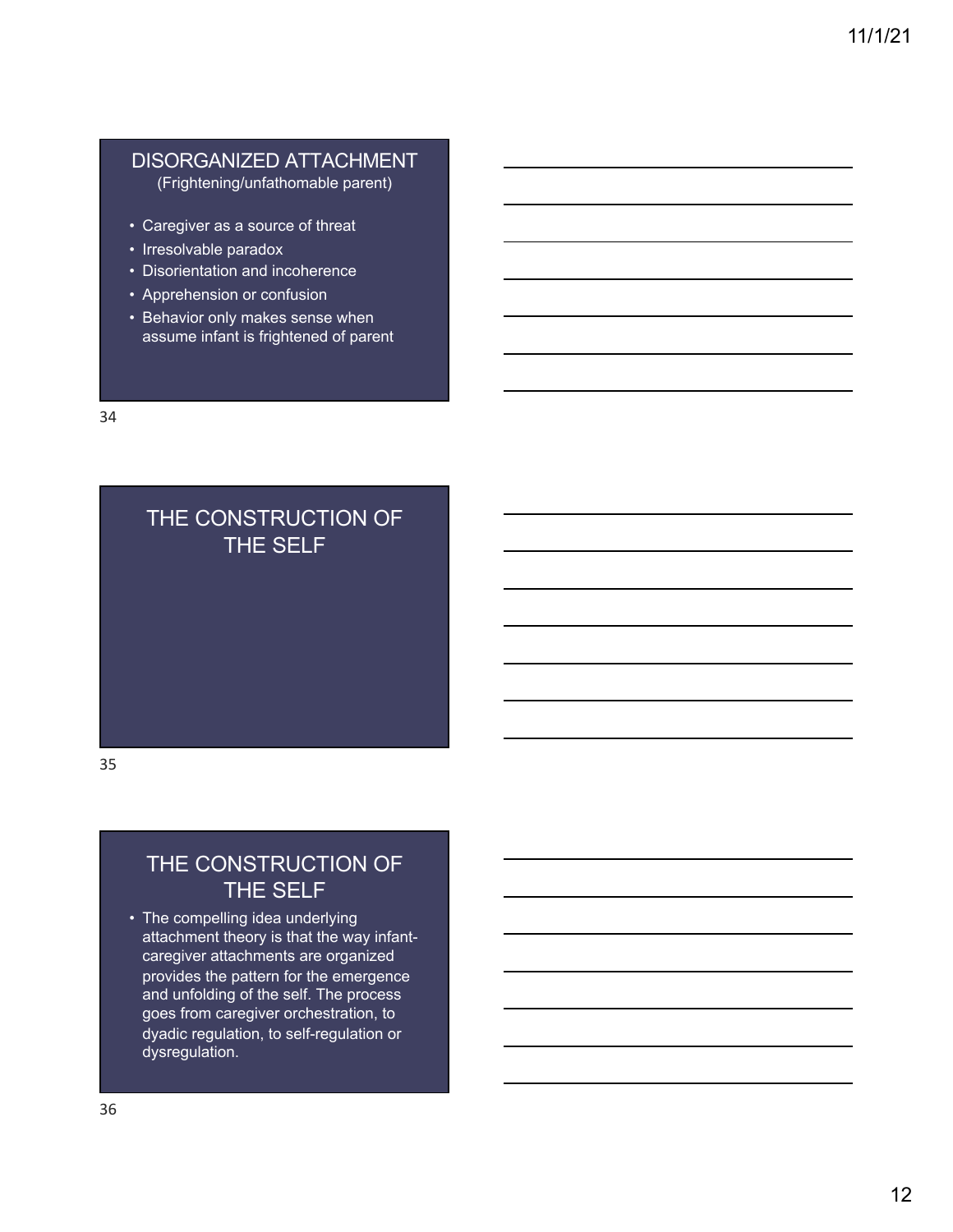There is no such thing as an infant. D. W. Winnicott

37

An infant can be competent only to the extent there is a responsive caregiver Ainsworth

38

# DEFINING THE SELF (cont.)

- Complex organization of attitudes, expectations, feelings and meanings
- Thus, can be no self in newborn, but…
- Organized complexity in infant-care unit
- Infant nested in caregiving matrix, treated as relational partner
- Ultimately, a self "disjoins" (Sander)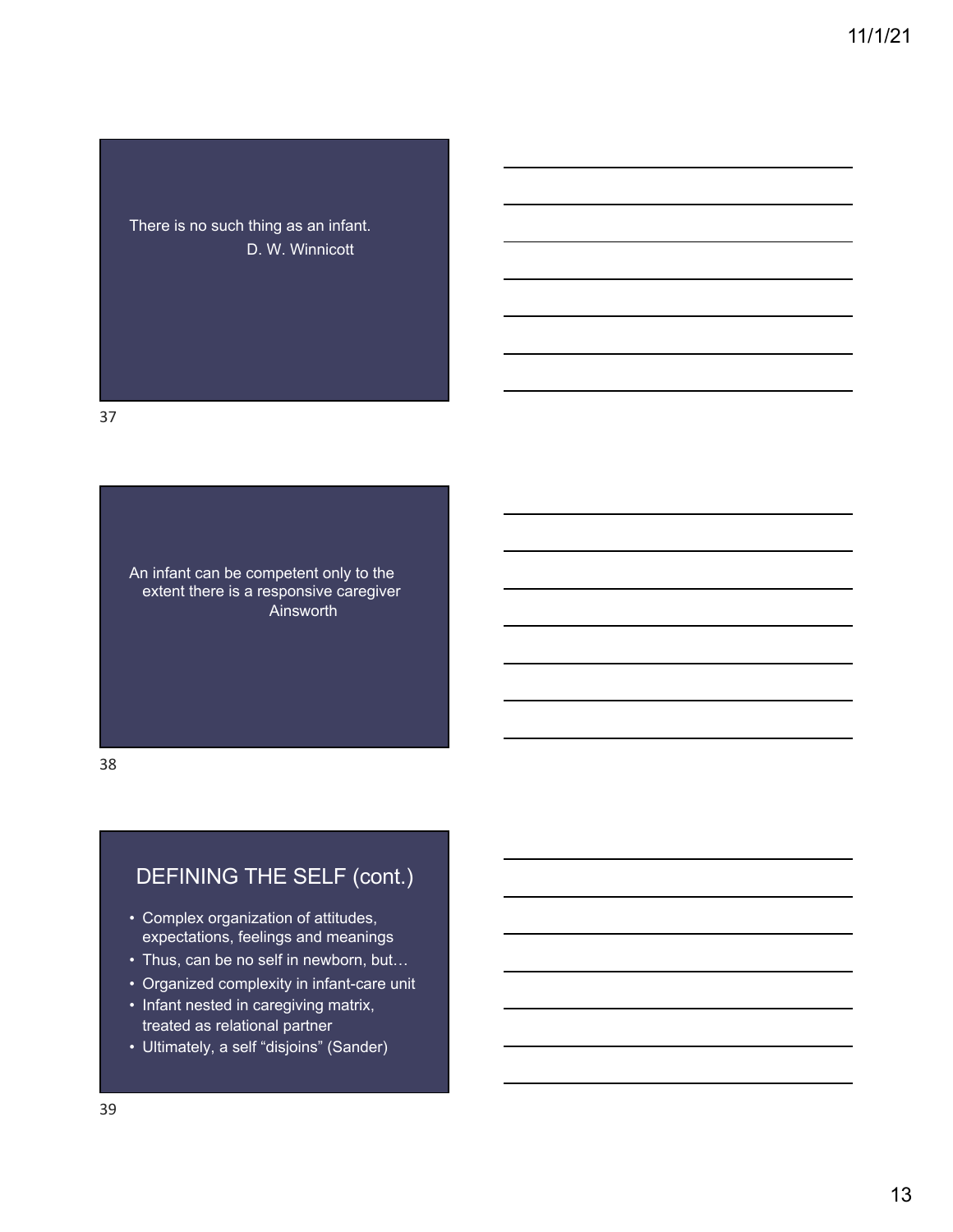– In becoming internalized, adopted strategies which first characterized regulatory relationships with the interpersonal surround will now function as features of self-regulation and eventually characterize personality idiosyncrasy (Sander, 1975).

40

## ATTACHMENT AND THE DEVELOPMENT OF THE SELF

- From caregiver organization to dyadic organization – (behaving "as if")
	- Intentional signals
- From dyadic organization to selforganization
- The internalization of relationship experiences (foundational beliefs)

41

# Measures of Representation in the Minnesota Study

- Problem solving narratives (Age 4)
- Family Drawings (Age 8)
- Sentence completions, stories, fable narratives, friendship narratives (Age 12)
- Friendship narrative (Age 16)
- Adult Attachment Interview (Age 19, 26)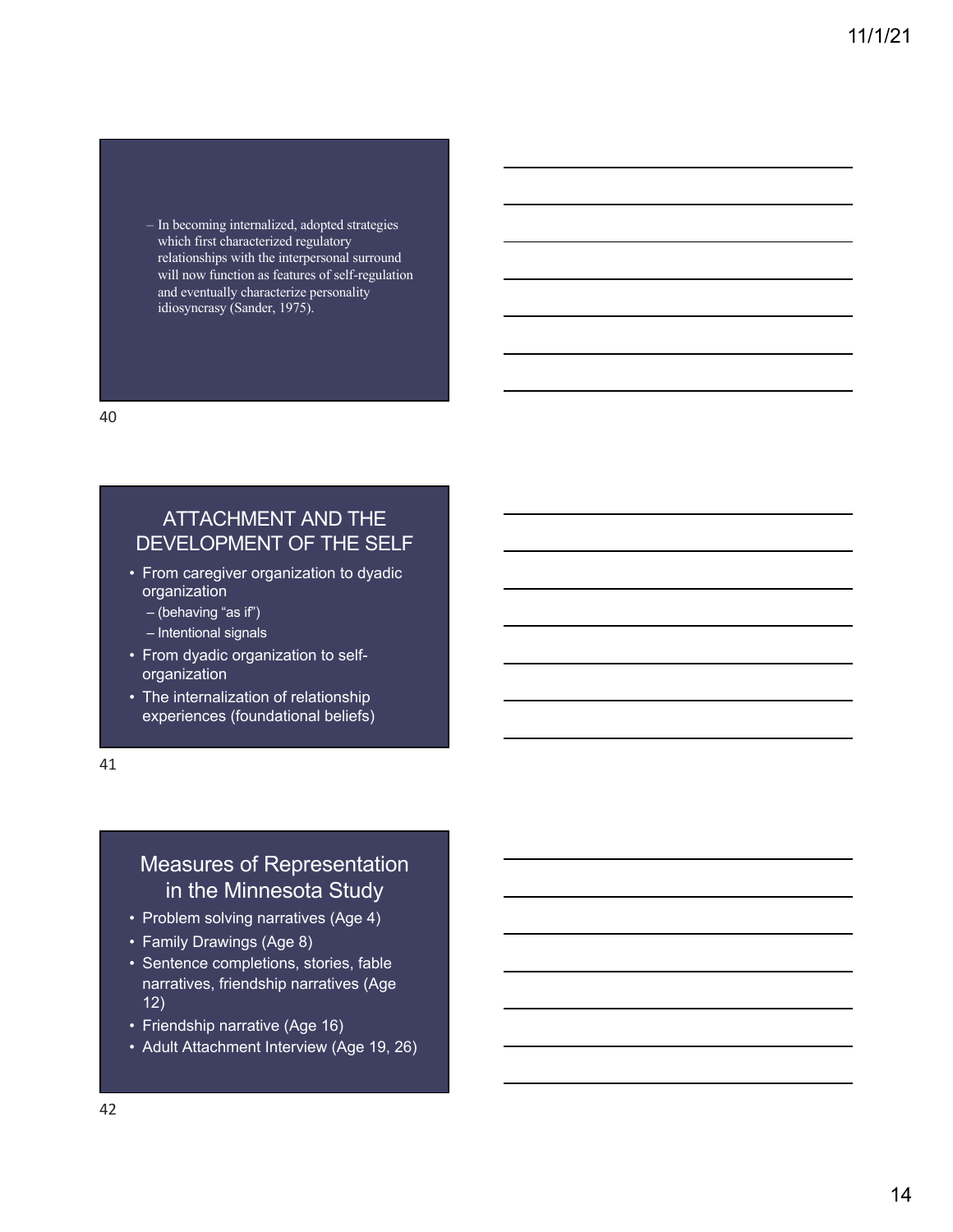





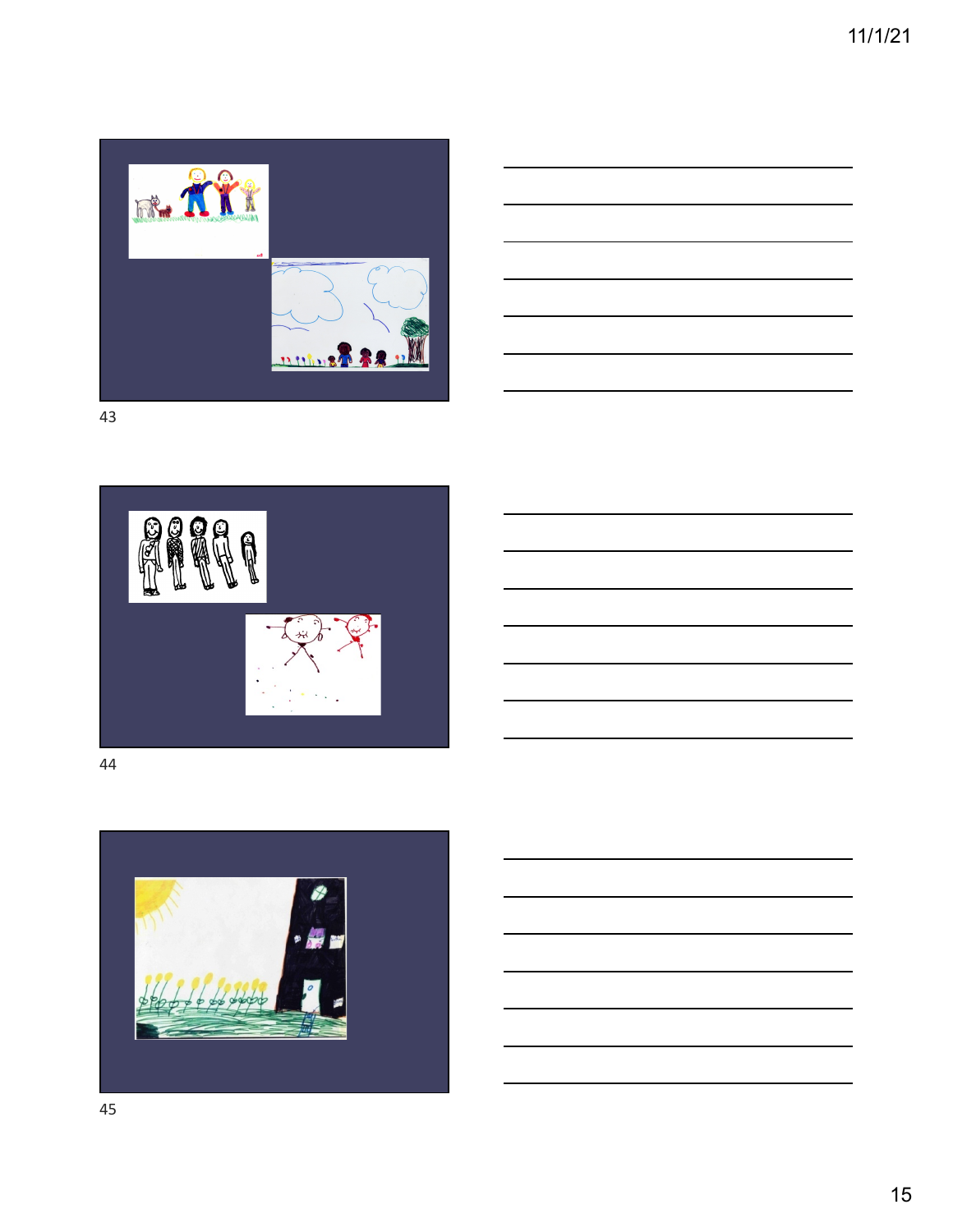# Sentence Completion: Insecure attachment

- 
- Case #1 1. I'm scared of…being put down, called names. 2. I wish I were…a little bit smarter.
- 3. Other kids always…tease me. 4. Most kids like to…put me down.
- 
- 
- 5. My mother and I usually…fight. 6. My mother thinks my friends…hard 'cause I only have one, she doesn't like them.
- 7. My mother never…really listens to me. 8. My family treats me…sometimes like I'm a jerk when I'm not.
- Case #2
- 1. I'm scared of…bullies. 2. I wish I were…dead.
- 
- 
- 
- 3. Other kids always…scream.<br>4. Most kids like…to play kick ball.<br>5. My mother and I usually…play checkers.<br>6. My mother thinks my friends…I don't know.<br>7. My mother never…<br>8. My family treats me…okay.
- 
- 

46

## Sentence Completion: Secure attachment

## Case #1

- 
- 
- 
- 
- 1. I'm scared of...doing bad in school.<br>2. I wish I were...more like my mom.<br>3. Other kids always...like my mom.<br>4. Most kids like to...have fun.<br>5. My mother and I usually...have fun.<br>6. My mother never...yells a lot.<br>7.
- 
- 

#### Case #2

- 1. I'm scared of…tornadoes.
- 
- 
- 
- 2. I wish I were...a millionaire.<br>3. Other kids always...are fun.<br>4. Most kids like to...play soccer.<br>5. My mother and I usually...play softball.<br>6. My mother never...plays the piano.<br>7. My mother never...plays the piano.<br>
- 
- 

47



## • Projective Battery Story-telling task 12 years

- -These guys are talking about how they should play baseball, about teams. This kid wants to play. He joins the team and they go and play baseball.
- -These girls were standing and talking over there about making a club. This girl wants to join but she is left out. She is sad. The end.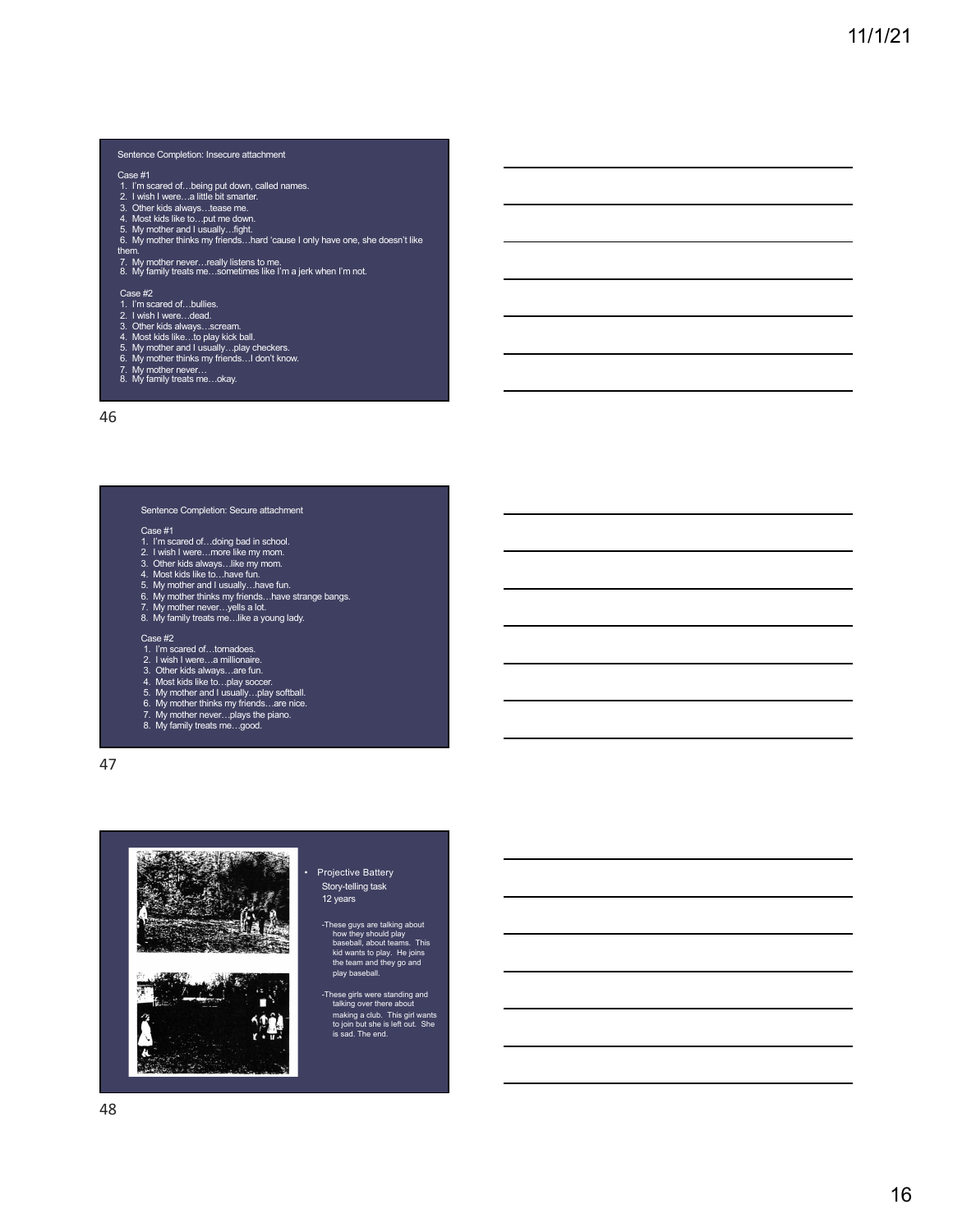# BONITA AND VERA

# HOW ATTACHMENT IS CARRIED FORWARD

- Creating experience (the dance)
- Interpreting experience (tower study)
- Reacting to others (injured child)
- Reactions of others (peers, teachers)
- Representations of self/others

50

# Teacher Reactions

- Expectations for compliance
- Control
- "Tolerance"
- Anger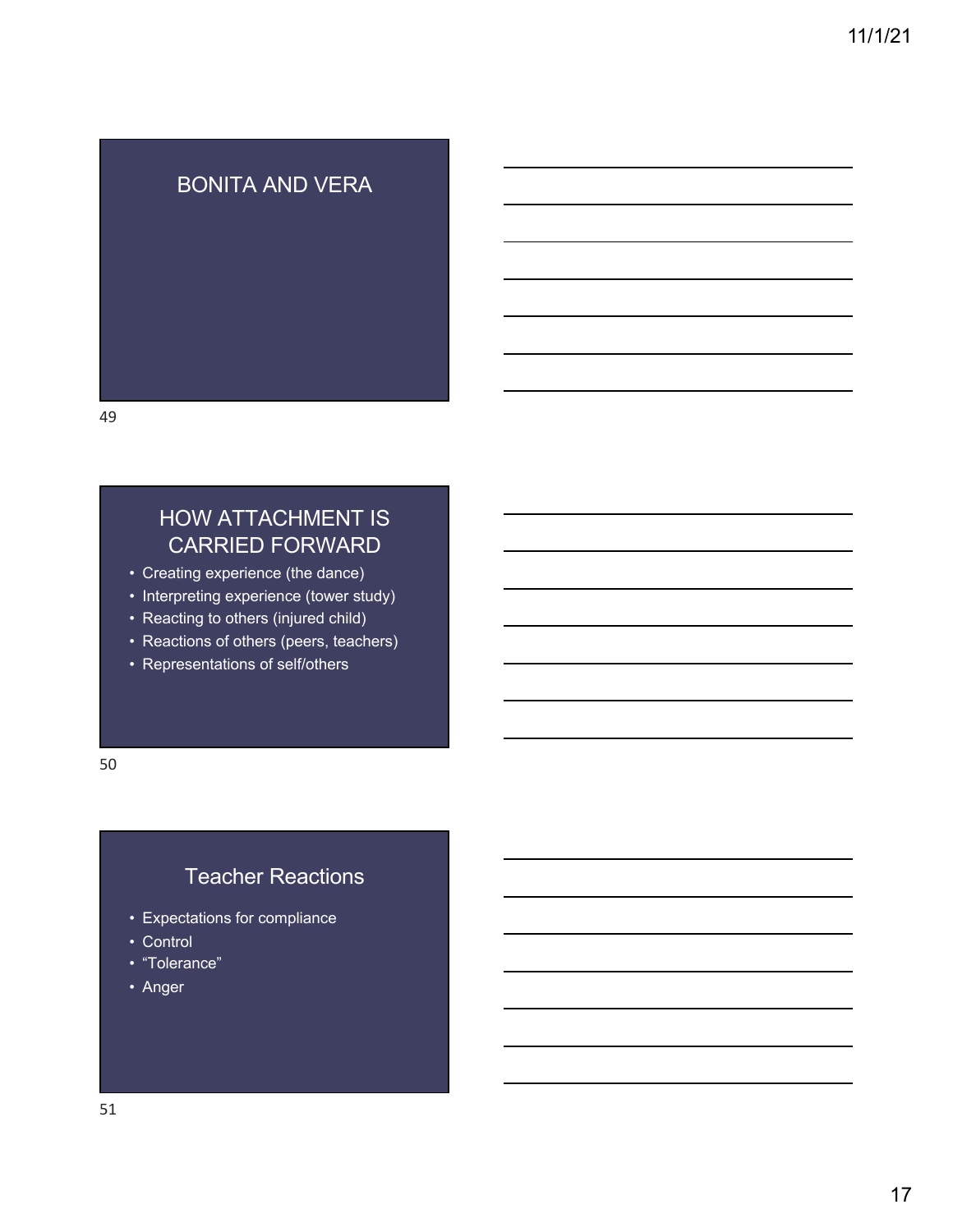# VULNERABILITY, RESILIENCE, PATHOLOGY AND HEALTH

52

# EVERYTHING DEVELOPS

- Embryo
- Brain
- The Self
- Health and pathology
- The Case of Cynthia

53

# DEVELOPMENTAL PSYCHOPATHOLOGY

- Origins and course of disorder
- Pathology as developmental deviation
- Risk and protective factors
- Secure attachment as protective
- Anxious attachment as a risk factor